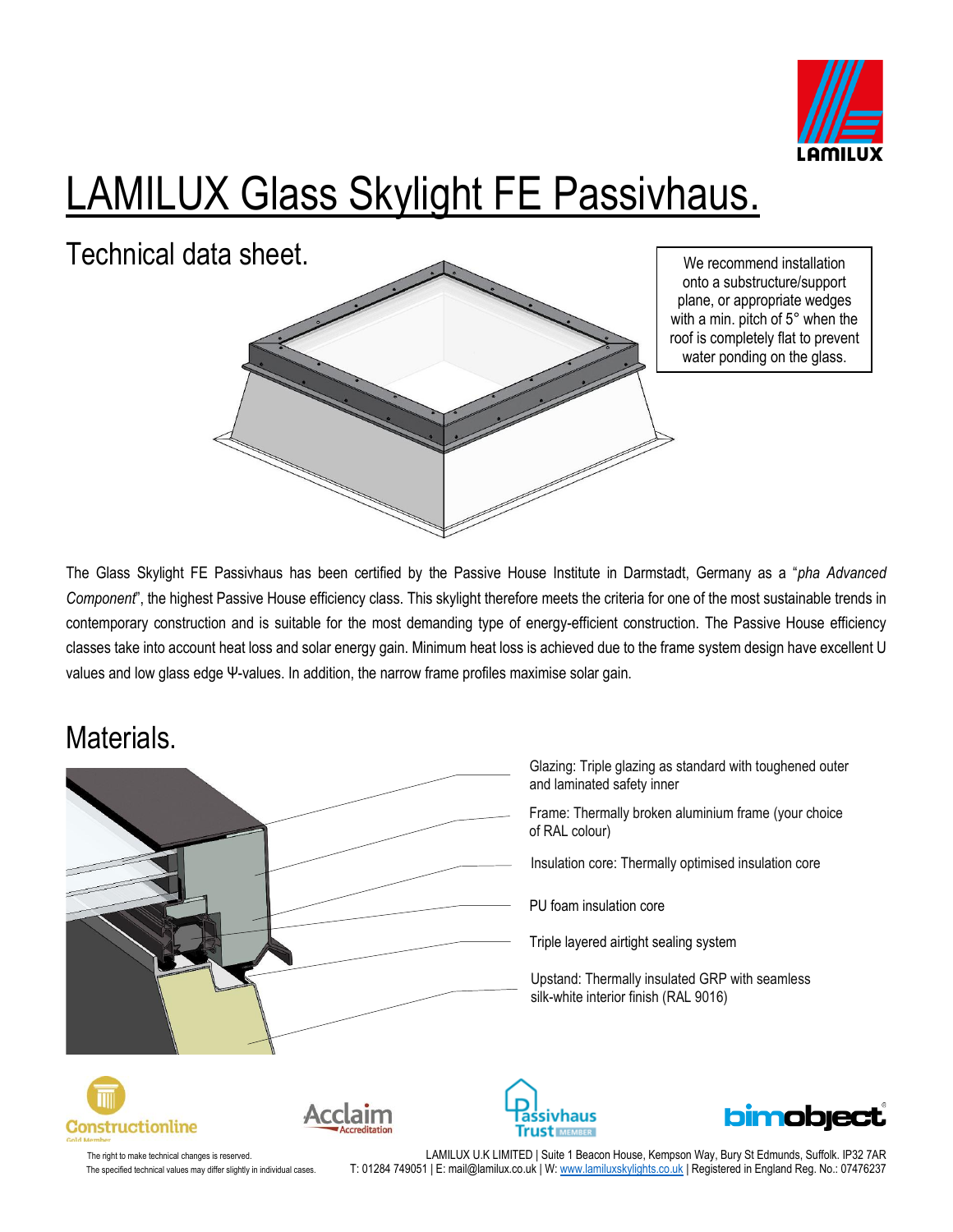

#### Dimensions.



| Available structural roof<br>opening sizes (mm) | <b>Clear internal</b><br>opening size (mm) |  |  |  |
|-------------------------------------------------|--------------------------------------------|--|--|--|
| 800 x 800                                       | 620 x 620                                  |  |  |  |
| 900 x 900                                       | 720 x 720                                  |  |  |  |
| 900 x 1200                                      | 720 x 1020                                 |  |  |  |
| 1000 x 1000                                     | 820 x 820                                  |  |  |  |
| 1000 x 1500                                     | 820 x 1320                                 |  |  |  |
| 1000 x 2000                                     | 820 x 1820                                 |  |  |  |
| 1200 x 1200                                     | 1020 x 1020                                |  |  |  |
| 1500 x 1500                                     | 1320 x 1320                                |  |  |  |
| 1800 x 1800                                     | 1620 x 1620                                |  |  |  |

## Weights.

| <b>Structural roof</b> | <b>Triple glazed</b> |                  |  |  |
|------------------------|----------------------|------------------|--|--|
| opening size<br>(mm)   | 400mm<br>upstand     | 500mm<br>upstand |  |  |
| 800 x 800              | c. 64 kg             | c. 69 kg         |  |  |
| 900 x 900              | c. 76 kg             | c. 82 kg         |  |  |
| 900 x 1200             | c. 96 kg             | c. 102 kg        |  |  |
| 1000 x 1000            | c. 91 kg             | c. 97 kg         |  |  |
| 1000 x 1500            | c. 128 kg            | c. 134 kg        |  |  |
| 1000 x 2000            | c. 163 kg            | c. 171 kg        |  |  |
| 1200 x 1200            | c. 111 kg            | c. 117 kg        |  |  |
| 1500 x 1500            | c. 156 kg            | c. 165 kg        |  |  |
| 1800 x 1800            | c. 240 kg            | c. 250 kg        |  |  |

## Upper part - framework.

The aluminium framework can be coated in any single RAL colour as standard. Optionally dual powder coating is available if different internal and external finishes are preferred.











The right to make technical changes is reserved. LAMILUX U.K LIMITED | Suite 1 Beacon House, Kempson Way, Bury St Edmunds, Suffolk. IP32 7AR The specified technical values may differ slightly in individual cases. T: 01284 749051 | E: mail@lamilux.co.uk | W: <u>www.lamiluxskylights.co.uk</u> | Registered in England Reg. No.: 07476237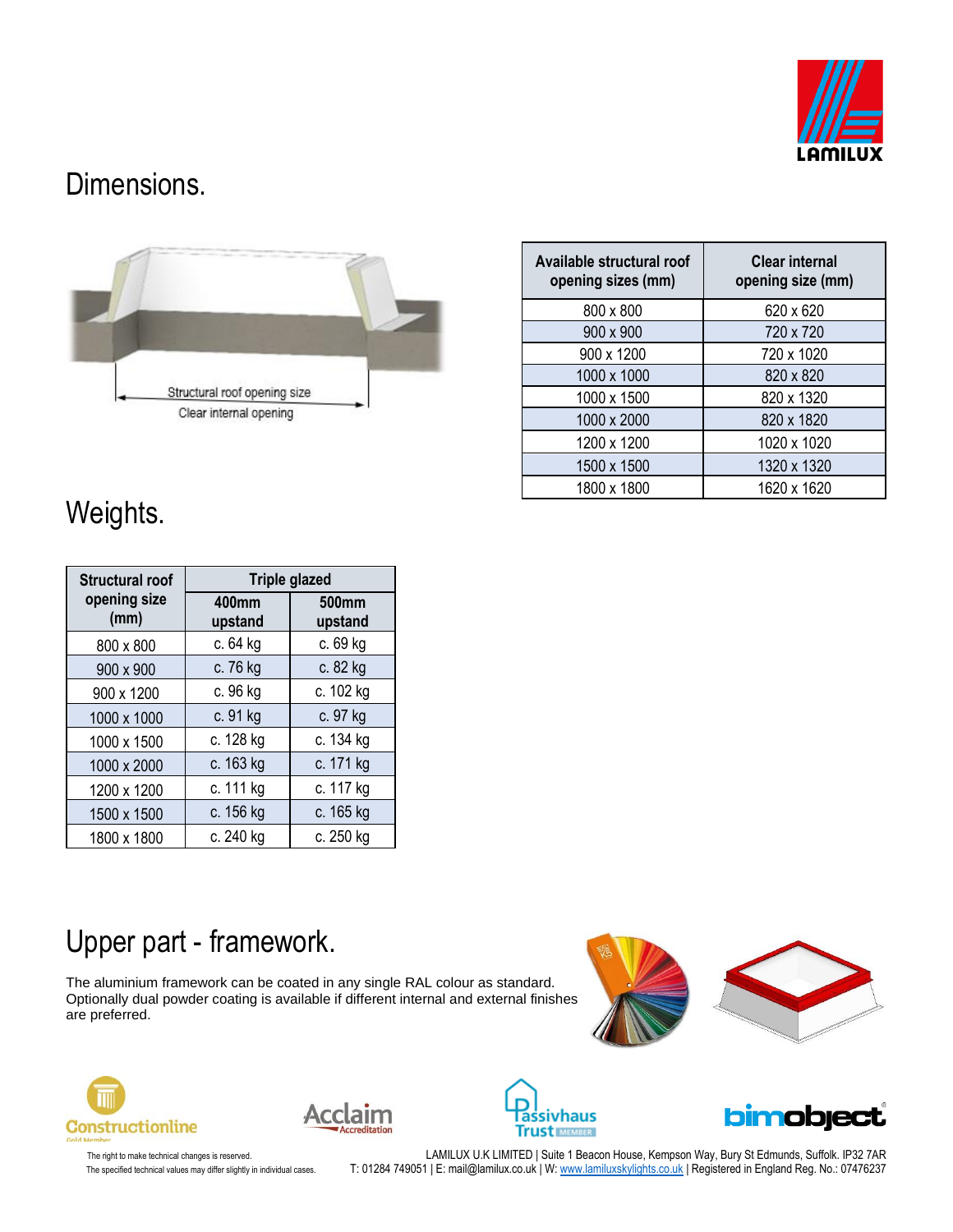

## Upper part - glazing.

The LAMILUX FE Passivhaus offers triple glazing as standard to fulfil the highest Passive House efficiency class: phA advanced component. Further glazing options are available. Please call us to discuss specific project specification requirements if they are not included in the below table.



| Type                                            | <b>Glass</b><br>outside<br>(Toughened) | <b>Spacer</b> | <b>Glass</b><br><b>Centre</b> | <b>Spacer</b> | <b>Glass</b><br>inside<br>(Laminated) | Light<br>Trans-<br>mission | <b>Total</b><br>energy<br>transmit-<br>tance | Sound<br>insulation<br>value Rw,p | Ug-<br>Value                 |
|-------------------------------------------------|----------------------------------------|---------------|-------------------------------|---------------|---------------------------------------|----------------------------|----------------------------------------------|-----------------------------------|------------------------------|
| Triple glazed -<br>standard                     | 6 <sub>mm</sub>                        | 18            | 4 Float                       | 18            | 8mm                                   | 72%                        | 0.51                                         | C. 39dB                           | 0.53<br>(W/m <sup>2</sup> k) |
| Triple glazed -<br>Bioclean coating             | 6mm                                    | 18            | 4 Float                       | 18            | 8 <sub>mm</sub>                       | 72%                        | 0.51                                         | C. 39dB                           | 0.53<br>(W/m <sup>2</sup> k) |
| Triple glazed $-60/30$<br>solar control coating | 6mm                                    | 18            | 4 Float                       | 18            | 8mm                                   | 55%                        | 0.28                                         | C. 39dB                           | 0.53<br>(W/m <sup>2</sup> k) |

## Upstand.

Upstand is delivered pre-assembled to the upper part for quick and easy site installation. Standard upstand in a choice of heights: 400mm / 500mm.











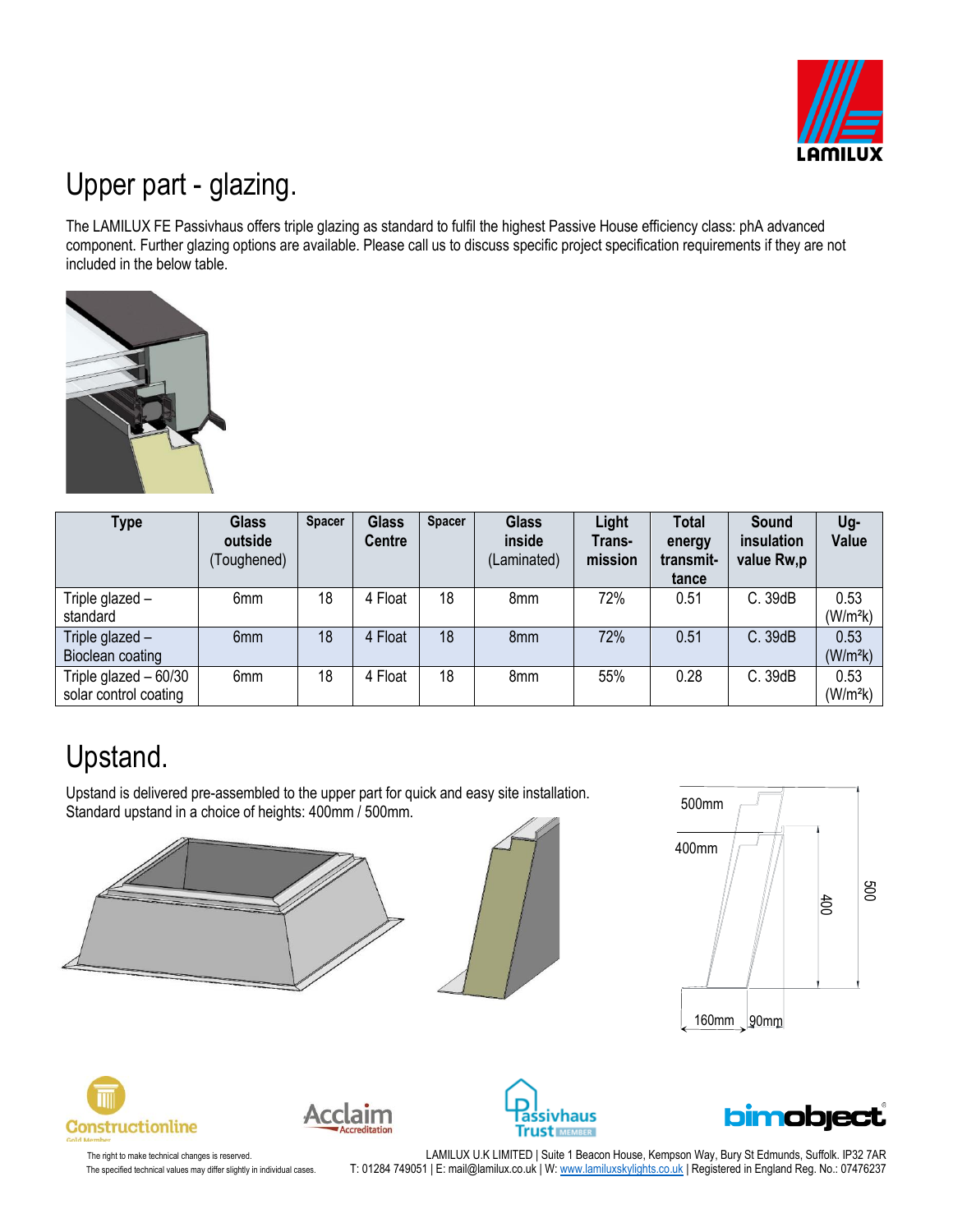

## Ventilation details.

#### **Chain drive (concealed within covering panel)**



Chain drive KSA **Hinged** as standard on the short side 230V or 24V 250mm/300mm/500mm/600mm Hub Always with covering panel

#### Shading options.



## Lighting options.



External shading - fabric blind External shading – aluminium roller blind Solar protection - deciduous tree effect





Acclaim

#### Extremely low heat generation of the artificial light

Low energy consumption

#### **LAMILUX REFLECTIVE lining on the inside of the upstand**

- Increasing the light transmission up to 50% by the protected principle of the lining with high reflective aluminium reflector material
- Up to 33% saving for artificial light energy
- High quality inside optic



assivhaus **Trust MEMBER**